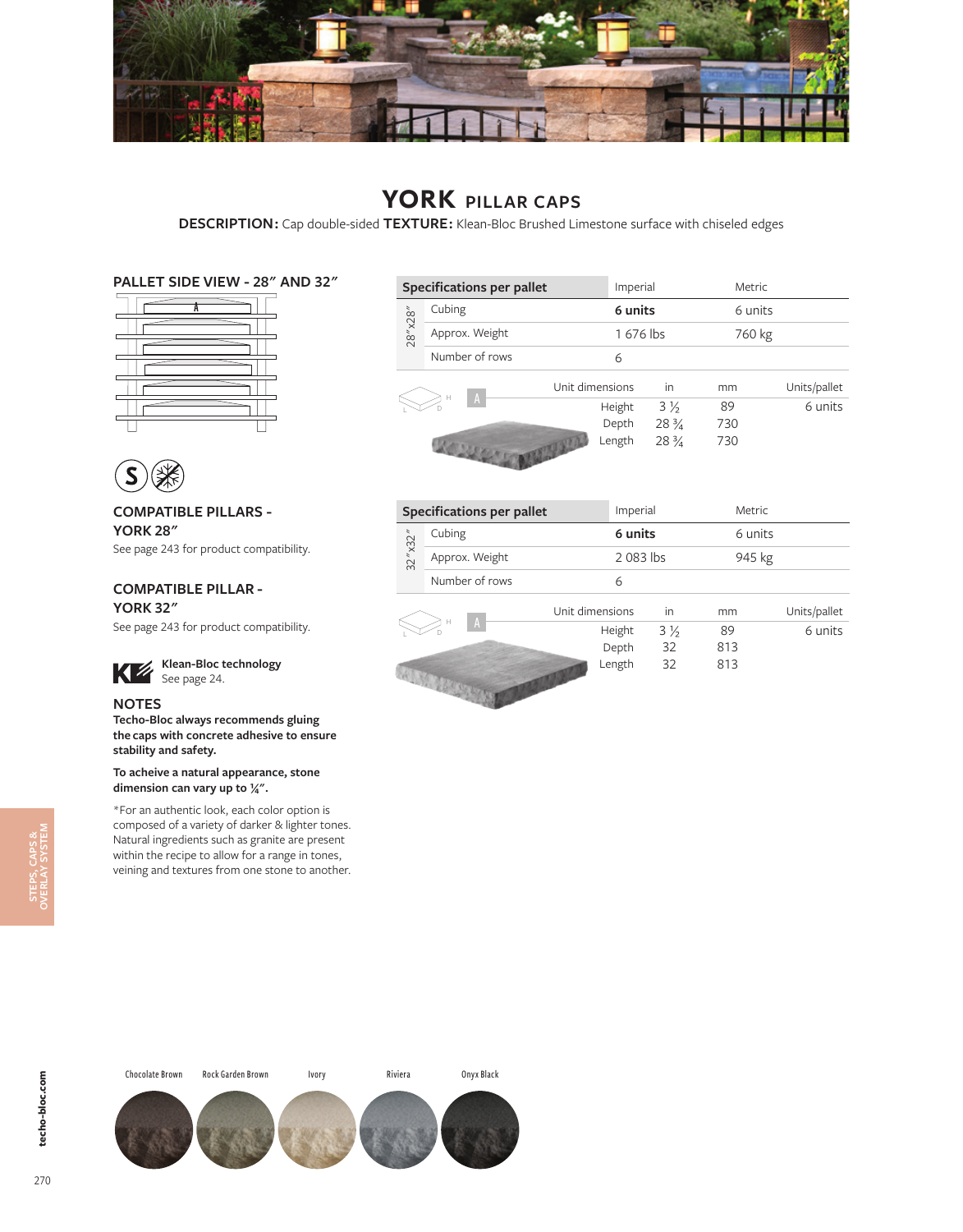

## **YORK**

**DESCRIPTION :** Wall caps double-sided **TEXTURE :** Klean-Bloc Brushed Limestone surface with chiseled edges

### **PALLET OVERVIEW -**

| 14"x16", 14"x32" & 14"x48" |  |  |
|----------------------------|--|--|
|                            |  |  |
|                            |  |  |
|                            |  |  |
|                            |  |  |
| R                          |  |  |
| PALLET OVERVIEW - 14"x48"  |  |  |
|                            |  |  |
|                            |  |  |
|                            |  |  |



### **COMPATIBLE WALLS**

See page 243 for product compatibility.



**NOTES** Palletized upright.

**Techo-Bloc always recommends gluing the caps with concrete adhesive to ensure stability and safety.**

**To acheive a natural appearance, stone dimension can vary up to 1/4".**

#### **Metric measures are approximate.**

\*For an authentic look, each color option is composed of a variety of darker & lighter tones. Natural ingredients such as granite are present within the recipe to allow for a range in tones, veining and textures from one stone to another.

|                                        | <b>Specifications per pallet</b> |                            |          | Imperial       | Metric  |                                                     |  |
|----------------------------------------|----------------------------------|----------------------------|----------|----------------|---------|-----------------------------------------------------|--|
|                                        | Cubing                           |                            |          | 48 lin. ft     |         | 14.63 lin. m                                        |  |
|                                        |                                  | Approx. Weight             |          | 1 597 lbs      |         | 724 kg                                              |  |
| $14''$ x16" $14''$ x32"<br>$14''$ x48" |                                  | Number of rows             |          |                |         |                                                     |  |
|                                        |                                  | Linear coverage per palett |          | 48 lin. ft     |         | 14.63 lin. m                                        |  |
|                                        |                                  | Unit dimensions            |          | in             | mm      | Units/pallet                                        |  |
|                                        |                                  |                            | Height   | $2\frac{1}{4}$ | 57      | 6 units                                             |  |
|                                        |                                  |                            | Depth    | 14             | 356     |                                                     |  |
|                                        | <b>PANCON</b>                    |                            | Length   | 16             | 406     |                                                     |  |
| $B^*$                                  |                                  |                            | Height   | $2\frac{1}{4}$ | 57      | 6 units                                             |  |
|                                        |                                  |                            | Depth    | 14             | 356     |                                                     |  |
|                                        |                                  |                            | Length   | 32             | 813     |                                                     |  |
|                                        | STORMART HAR TO MA               |                            |          |                |         | *Double sided unit with finished texture at one end |  |
|                                        |                                  |                            | Height   | $2\frac{1}{4}$ | 57      | 6 units                                             |  |
|                                        |                                  |                            | Depth    | 14             | 356     |                                                     |  |
|                                        | REGULATION CONTACT AND           |                            | Length   | 48             | 1 2 1 9 |                                                     |  |
|                                        | <b>Specifications per pallet</b> |                            | Imperial |                | Metric  |                                                     |  |
|                                        | Cubing                           |                            |          | 48 lin. ft     |         | 14.63 lin. m                                        |  |
| $14'' \times 48''$                     | Approx. Weight                   |                            |          | 1 582 lbs      |         | 718 kg                                              |  |
|                                        | Number of rows                   | 1                          |          |                |         |                                                     |  |
|                                        |                                  | Linear coverage per unit   |          | 4 lin. ft      |         | 1.22 lin. m                                         |  |
|                                        |                                  | Unit dimensions            |          | in             | mm      | Units/pallet                                        |  |
|                                        |                                  |                            | Height   | $2\frac{1}{4}$ | 57      | 12 units                                            |  |
|                                        |                                  |                            | Depth    | 14             | 356     |                                                     |  |
|                                        | <b>HEADTROWN MARKET AND RE</b>   |                            | Length   | 48             | 1 2 1 9 |                                                     |  |